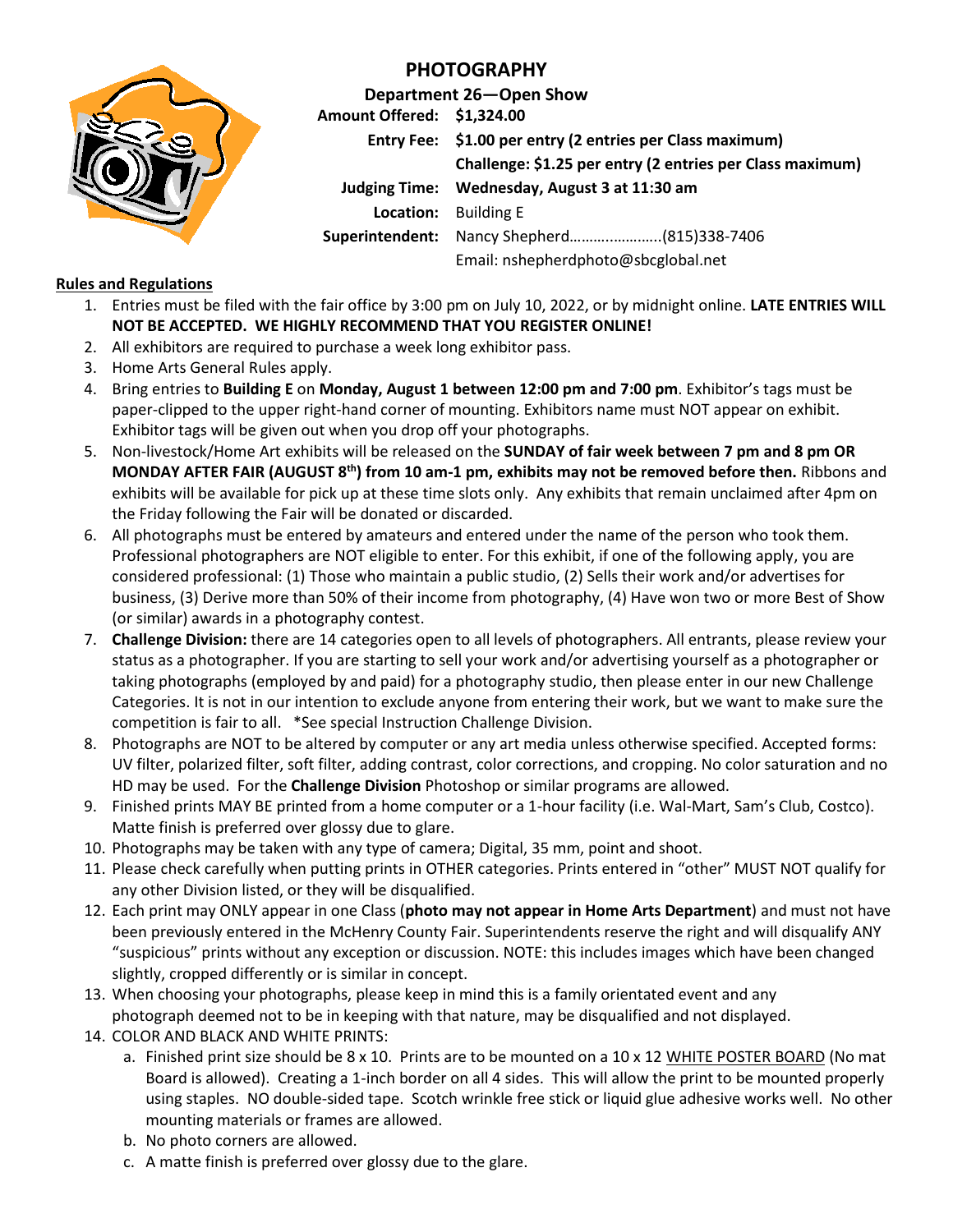- d. **\*\*NEW\*\* Captions allowed**. Please provide TYPED short description of your photograph. and attach to lower left corner of Poster Board. **NO Captions allowed in Jr or Challenge.** Please call with any questions e. Please remove dates.
- 
- 2. JUDGING: This department has "open judging." Exhibitors may watch the process; however, exhibitors may NOT disturb the process or speak to the Judge(s) or the Superintendent(s) during this time. Any infraction of this rule will disqualify ALL photography exhibits entered by the exhibitor. Judges' decisions are final. In the event of indecision between Judges, the Superintendents reserve the rights to step in as an additional Judge for a final decision.
- 3. Superintendents reserve the rights to disqualify any exhibits that do not abide by any of the Photography Rules and Regulations.
- 4. Entries will be judged solely in competition and in comparison, with each other.

## **Open Color Print/Open Black and White Print Premiums** First-\$5; Second-\$4; Third-\$3; Forth-ribbon

**Challenge Premiums** First-\$8; Second-\$5; Third-ribbon; Forth-ribbon

**Best of Show:** (One per Division. Each first place within a Division will compete for this award): Rosette

| <b>Division</b>              | <b>Class</b>                       |                                              |  |  |  |  |  |  |
|------------------------------|------------------------------------|----------------------------------------------|--|--|--|--|--|--|
| <b>COLOR PRINTS</b>          |                                    |                                              |  |  |  |  |  |  |
| A McHenry County Fair Theme: | 1 Kids on the Farm                 | 6 Farm Scene                                 |  |  |  |  |  |  |
| <b>Growing For You</b>       | 2 Family Farms                     | 7 McHenry County Fair                        |  |  |  |  |  |  |
|                              | <b>3 Farmers Market</b>            | 8 Farm Animals                               |  |  |  |  |  |  |
|                              | <b>4 Fall Festivities</b>          | 9 Tractors                                   |  |  |  |  |  |  |
|                              | 5 Barns                            |                                              |  |  |  |  |  |  |
| <b>B</b> Everyday Living     | 01 Individual Child 0-3 Years      | 11 Frontline Workers                         |  |  |  |  |  |  |
|                              | 02 Individual Child 4 years and up | 12 Volunteers/Pitching In                    |  |  |  |  |  |  |
|                              | 03 Children $-2$ or more           | 13 My Time Capsule (things you would         |  |  |  |  |  |  |
|                              | 04 Child and Adult                 | put in a time capsule)                       |  |  |  |  |  |  |
|                              | <b>05 Portrait (Posed Subject)</b> | 14 Things you find on the sidewalk           |  |  |  |  |  |  |
|                              | <b>06 Character Study</b>          | 15 Empty Places                              |  |  |  |  |  |  |
|                              | 07 Kids and their pets             | 16 Home town Celebrations                    |  |  |  |  |  |  |
|                              | 08 At Play                         | 17 Street Photography (Everyday life in      |  |  |  |  |  |  |
|                              | 09 Humorous                        | <b>Public Places)</b>                        |  |  |  |  |  |  |
|                              | 10 Pandemic - Changes we           |                                              |  |  |  |  |  |  |
|                              | Made                               |                                              |  |  |  |  |  |  |
|                              |                                    |                                              |  |  |  |  |  |  |
| C Scenic                     | 01 Landscapes                      | 06 Sunrise/Sunsets (must include an          |  |  |  |  |  |  |
|                              | 02 Seascapes                       | Object in the photo)                         |  |  |  |  |  |  |
|                              | 03 Down by the Water               | 07 Places to Escape                          |  |  |  |  |  |  |
|                              | 04 Winter Scenes                   | <b>08</b> National Parks (captions required) |  |  |  |  |  |  |
|                              | 05 Fall                            | 09 Covered Bridges                           |  |  |  |  |  |  |
|                              |                                    | 10 Waterfalls                                |  |  |  |  |  |  |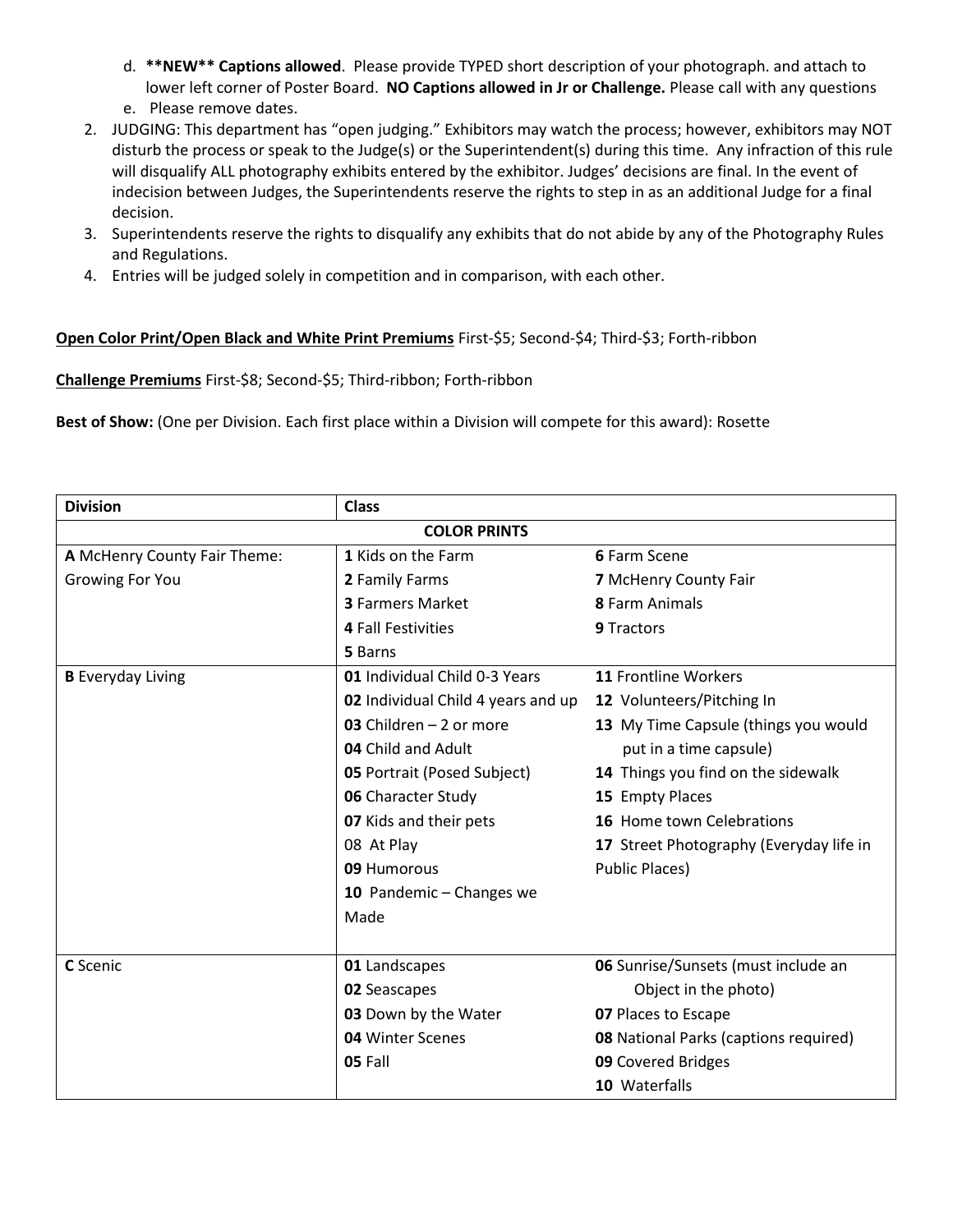| <b>Color Prints Continued</b> |                                 |                                                 |  |  |  |  |
|-------------------------------|---------------------------------|-------------------------------------------------|--|--|--|--|
| <b>Division</b>               | <b>Class</b>                    |                                                 |  |  |  |  |
| <b>D</b> Nature               | 01 Trees                        | 05 Floral-2 or more Blooms                      |  |  |  |  |
|                               | 02 A Walk in the Woods          | 06 Floral-Wildflowers                           |  |  |  |  |
|                               | 03 Weather                      | 07 Floral - Boutique                            |  |  |  |  |
|                               | 04 Floral-single Flower         | 08 Gardens                                      |  |  |  |  |
| E Animals/Birds/Insects       | 01 Butterflies                  | 07 Wild Life                                    |  |  |  |  |
|                               | <b>02</b> Domestic Dog(s)       | 08 Zoo Animals                                  |  |  |  |  |
|                               | 03 Domestic Cat(s)              | 09 Baby Animals                                 |  |  |  |  |
|                               | 04 Horse(s)                     | 10 Frogs                                        |  |  |  |  |
|                               | 05 Water Fowl                   | 11 Insects                                      |  |  |  |  |
|                               | 06 Marine Life                  | 12 Backyard Birds                               |  |  |  |  |
| <b>F</b> Structures           | 01 Architecture                 | 05 Lighthouses                                  |  |  |  |  |
|                               | 02 Bridges (Not Covered)        | 06 Building-Long Forgotten                      |  |  |  |  |
|                               | 03 Windows, Doors, Doorways     | 07 Churches                                     |  |  |  |  |
|                               | 04 Statue(s)                    |                                                 |  |  |  |  |
| <b>G</b> The Art of Seeing    | 01 Reflections                  | <b>05 Textures</b>                              |  |  |  |  |
|                               | <b>02 Silhouette(s)</b>         | 06 Still Life/Non-Living Objects                |  |  |  |  |
|                               | 03 Leading Lines                | 07 Shadows                                      |  |  |  |  |
|                               | 04 Patterns                     |                                                 |  |  |  |  |
| <b>H</b> All Other Categories | 01 Planes, Trains & Autos       | 04 Food                                         |  |  |  |  |
|                               | 02 Signs                        | <b>05</b> Other (does not qualify for any other |  |  |  |  |
|                               | 03 Water Drops                  | class)                                          |  |  |  |  |
|                               | <b>BLACK AND WHITE PRINTS</b>   |                                                 |  |  |  |  |
| M Black and White Prints      | 1 Individual Child              | 15 Animals                                      |  |  |  |  |
|                               | 2 Kids at Play                  | 16 Dogs                                         |  |  |  |  |
|                               | <b>3</b> Family Time            | 17 Horses                                       |  |  |  |  |
|                               | 4 Relationships                 | 18 Architecture                                 |  |  |  |  |
|                               | <b>5</b> Frontline Workers      | 19 Barns                                        |  |  |  |  |
|                               | <b>6</b> Character Study        | 20 Windows/Doors                                |  |  |  |  |
|                               | 7 Birds                         | 21 Empty Places                                 |  |  |  |  |
|                               | 8 McHenry County Fair           | 22 Cemetery/Headstones                          |  |  |  |  |
|                               | 9 Vintage                       | 23 Flowers                                      |  |  |  |  |
|                               | 10 Street Photography (Everyday | 24 Reflections                                  |  |  |  |  |
|                               | Life in a Public Place)         | 25 Shadows                                      |  |  |  |  |
|                               | 11 Landscape                    | 26 Other (does not qualify for any              |  |  |  |  |
|                               | 12 Light                        | other class)                                    |  |  |  |  |
|                               | 13 Weather                      |                                                 |  |  |  |  |
|                               | 14 A Walk in the Woods          |                                                 |  |  |  |  |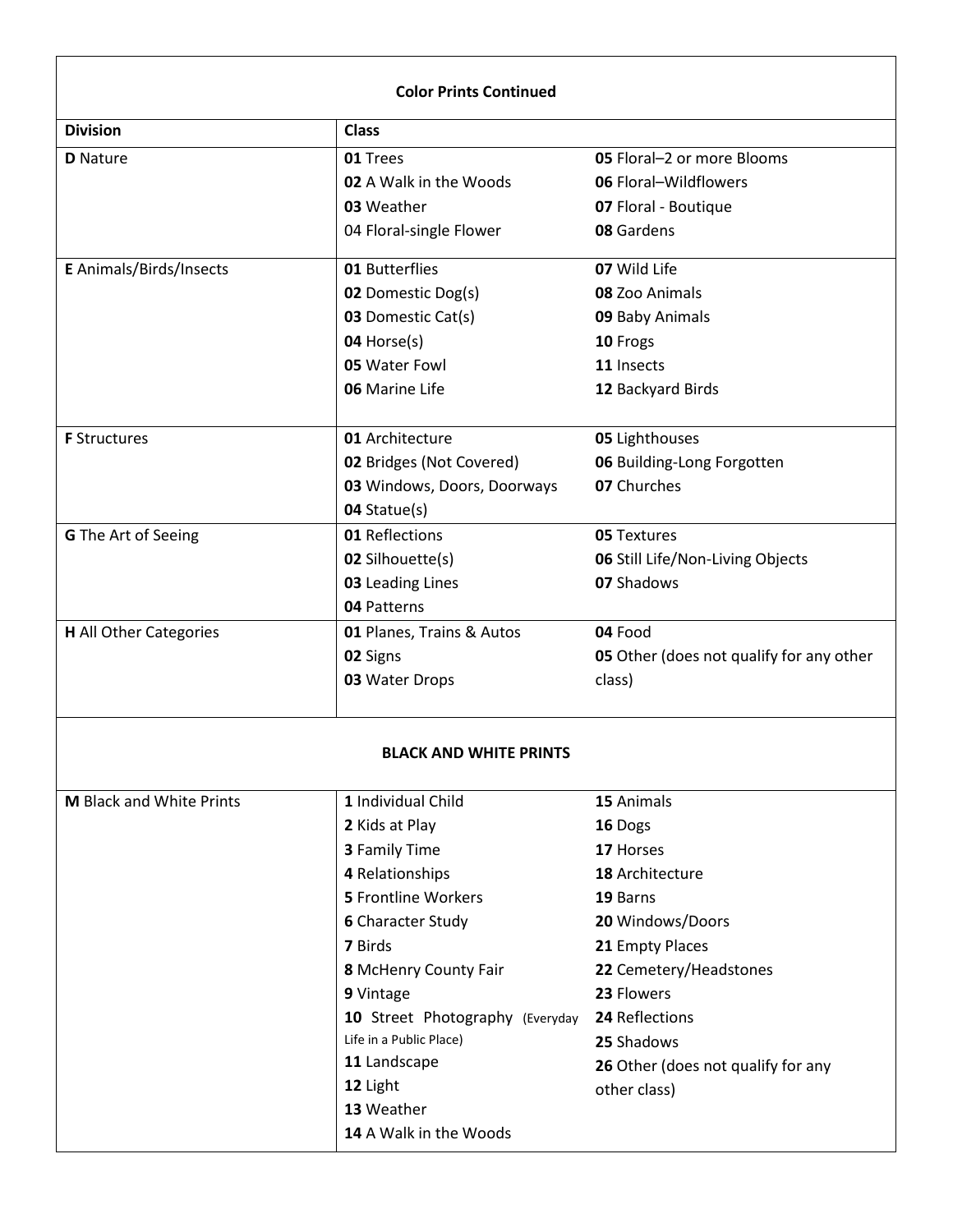| <b>CHALLENGE</b>                   |                                                                                   |                                                                                                      |  |  |  |  |
|------------------------------------|-----------------------------------------------------------------------------------|------------------------------------------------------------------------------------------------------|--|--|--|--|
| N Challenge Division - Open to all | 1 Post Card Worthy (any image                                                     | <b>9</b> Full Frame – One subject matter                                                             |  |  |  |  |
| level of Photographers.            | you would put on a post card)<br>2 Photo of the Day (any subject $-$<br>No Rules) | filling the frame<br>10 Nine Elements - Must show ALL of the<br>following: Light, Textures, Pattern, |  |  |  |  |
| Photoshop/similar programs are     |                                                                                   |                                                                                                      |  |  |  |  |
| allowed. 8"X10" unless specified,  |                                                                                   |                                                                                                      |  |  |  |  |
| black and white or color allowed.  | <b>3</b> Black and White (Any Subject)                                            | Shadow, Color, Line, Size, Shape, Depth.                                                             |  |  |  |  |
|                                    | 4 Travel                                                                          | 11 Animals                                                                                           |  |  |  |  |
|                                    | 5 People                                                                          | 12 Golden Hour                                                                                       |  |  |  |  |
|                                    | 6 Macro                                                                           | 13 Re-creating a Photograph                                                                          |  |  |  |  |
|                                    | <b>7</b> Backlight                                                                | (5x7 copy of the original photograph                                                                 |  |  |  |  |
|                                    | 8 Spring                                                                          | must be taped to back of Poster Board to<br>use as comparison)                                       |  |  |  |  |
|                                    |                                                                                   | 14 Drone Images - Any Subject (no                                                                    |  |  |  |  |
|                                    |                                                                                   | photos where drones are prohibited)                                                                  |  |  |  |  |

\*Challenge Division – Photography may not have won in any previous contests. (Best of show, 1st, 2nd, 3rd place or similar).